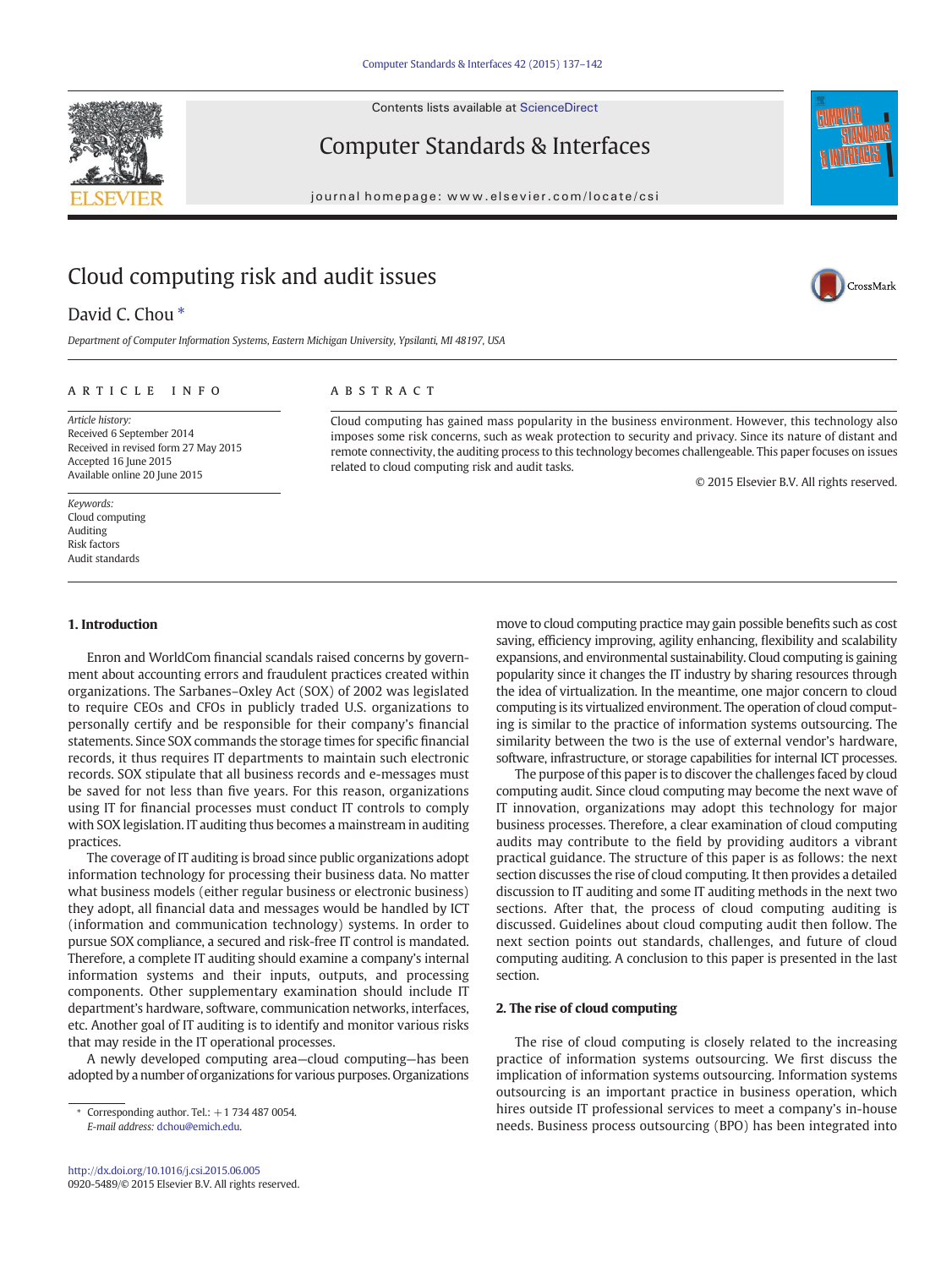corporate management as an organizational strategy [\[2\]](#page--1-0). Although IS outsourcing practice gains a number of benefits such as reducing operational cost, accessing new and updated technologies and capabilities, sharing resourcing and risk, etc., there are risks involved in such a process. Information systems outsourcing risks affect the service quality to customers directly and indirectly. Areas of information systems outsourcing risks have been reported in switching costs [\[24\]](#page--1-0), unexpected transition and management costs [\[8\],](#page--1-0) disputes and litigation [\[19\],](#page--1-0) costly contractual amendments [\[10\],](#page--1-0) service debasement [\[19\],](#page--1-0) loss of organizational competence [\[10\],](#page--1-0) cost escalation [\[19\]](#page--1-0), and hidden service costs [\[19\]](#page--1-0). Since information systems outsourcing projects involve external organizations for software construction and maintenance, the probability of risk occurrences are relatively higher than that of in-house projects.

The theoretical foundation of information systems outsourcing has been discussed by [\[2\].](#page--1-0) Chou [\[2\]](#page--1-0) identified several theoretical sources, including transaction cost theory [\[29\]](#page--1-0), production cost economics [\[30\],](#page--1-0) competitive advantage and value chain [\[31\],](#page--1-0) resource based theory [\[32\]](#page--1-0), and economies of scale [\[2\].](#page--1-0)

Chou and Chou [\[4\]](#page--1-0) proposed an information systems outsourcing life cycle model and its risk analysis. The concept of information systems outsourcing life cycle describes "a sequence of activities to be performed during corporate IS outsourcing practice [\[4, p. 1038\]](#page--1-0)". Based on their model, the whole IS outsourcing life cycle consists of three phases and seven activities. The pre-contract phase contains activities such as identifying the need for outsourcing, planning and strategic setting, and outsourcing vendor selection. The next phase, contract phase, has to do contracting process, transitioning process, and outsourcing project execution. The last phase, post-contract phase, performs outsourcing project assessment activity [\[4, p. 1038\]](#page--1-0).

Each phase and activity in information system outsourcing life cycle may encounter risks and uncertainties. For example, the pre-contract phase may run into the risk of outsourcing planning deviations such as lack of market and vendor's information. During the contract period, many technical and managerial risks may be appended. Even the post-contract period may face risks such as the lack of assessment measurement and quality model. In order to identify the risks factors and monitor the quality of IS outsourcing practice, a rigid auditing practice should be applied to the whole outsourcing life cycle.

Cloud computing is a newly developed computing technology that utilizes virtualization resources to deliver IT services through on-demand mode and the Internet technology [\[6\]](#page--1-0). [\[33, p. 177\]](#page--1-0) defined cloud computing as "an information technology service model where computing services (both hardware and software) are delivered ondemand to customers over a network in a self-service fashion, independent of device and location." The operational model of information systems outsourcing is closely comparable to that of cloud computing's, both practices demonstrated the capability of resource utilization, virtualization, scalability, and agility.

The National Institute of Standards and Technology (NIST) also defined cloud computing as "a model for enabling convenient, on-demand network access to a shared pool of configurable computing resources (e.g., networks, servers, storage, applications, and services) that can be rapidly provisioned and released with minimal management effort or service provider interaction." [\[22\].](#page--1-0) Based on the NIST's classification, private cloud, community cloud, public cloud, and hybrid cloud are the four major patterns of cloud deployment [\[22\].](#page--1-0)

A private cloud is operated solely for an organization that does not share hardware or infrastructure with other companies. Mell and Grance [\[21, p. 3\]](#page--1-0) described a private cloud as "the infrastructure provisioned for exclusive use by a single organization comprising multiple consumers. It may be owned, managed, and operated by the organization, a third party, or some combination of them, and it may exist on or off premises." A private cloud provides internal services to its organization through company-controlled intranet or data center. This cloud service can offer needed fault tolerance and security that company requested [\[6\].](#page--1-0)

A community cloud is formed by the shared concerns, such as mission, security requirements, policy, and compliance consideration [\[21\]](#page--1-0). A community cloud can be created and operated by individual or multiple organizations in the community, located inside or outside the organization.

A public cloud has been adopted by most organizations for cloud computing practices. A public cloud's service providers (Google or Amazon.com are examples) offer their cloud infrastructures for any organization's usage, on a self-service, on-demand, and pay-per-use basis. The infrastructure of a public cloud exists inside the cloud provider [\[6\]](#page--1-0).

A hybrid cloud is the last type of cloud service. The cloud service combines a variety of cloud infrastructures to fulfill its specific need. It is a mixture of public cloud, private cloud, and community cloud options. An organization may consider its strategic needs and/or security concerns to distribute work capacities into separate cloud infrastructures [\[6\].](#page--1-0)

These cloud deployment patterns reflect the cloud computing's operational differences in areas of location selection, infrastructure placement, resource sharing option, and openness of provision. The variance in cloud computing's deployment may cause operational difference in auditing practice. Issues in cloud computing audit will be discussed in later sections.

Cloud computing contains three types of service models: software as a service (SaaS), platform as a service (PaaS), and infrastructure as a service (IaaS) [\[22\].](#page--1-0) SaaS is a popular cloud service that allows consumers to use provider's applications/software that can be accessed through a program interface or a web browser. The consumer does not need to install IT infrastructure such as network, servers, operating systems, and application software inside individual company but to be hosted and managed in the vendor's site. PaaS is a cloud service model that provides corporate IT's need by housing the entire computing platform (such as networks, servers, operation systems, or storage) and solutions that are needed at the client's site. However, PaaS service model allows the client to control the application software and interface programs [\[6\].](#page--1-0) IaaS is a cloud service model that "offers clients the capabilities of processing, storage, networks, and other computing resources so they can run selective software (operating systems and applications) in-house. The only tradeoff is that cloud providers manage the infrastructure in use" [\[6, p. 73\]](#page--1-0).

Similar to IS outsourcing practice, cloud computing clients (or user companies) acquire their needed infrastructure, platform, data storage, and/or software programs from cloud service providers (or vendors) for receiving on-demand and pay-per-use service. Most cloud providers offer metered service—it means they charge customers only for the processing capacity that customers actually used. Both IS outsourcing and cloud computing practices utilize external information systems resources to gain the advantages of economies of scale and value creation. Therefore, IS outsourcing and cloud computing perform similar information processing models, it makes their auditing work different from that of traditional information systems. We will discuss this issue in detail in the next section.

### 3. IT auditing: Concepts and techniques

The exercise of auditing is required by law. The main implication of auditing is "an independent examination of an organization's management assertions that must follow a set of guidelines and standards promulgated by an external sanctioning body" [\[20\].](#page--1-0) The audit examiner, or auditor, could be an internal auditor or external auditor from CPA firms. The audit area may be varied; however, the primary auditing area should be accounting and financial sectors in an organization. IT auditing either covers specific focus (such as database, network, system development, security, application systems such as enterprise resources